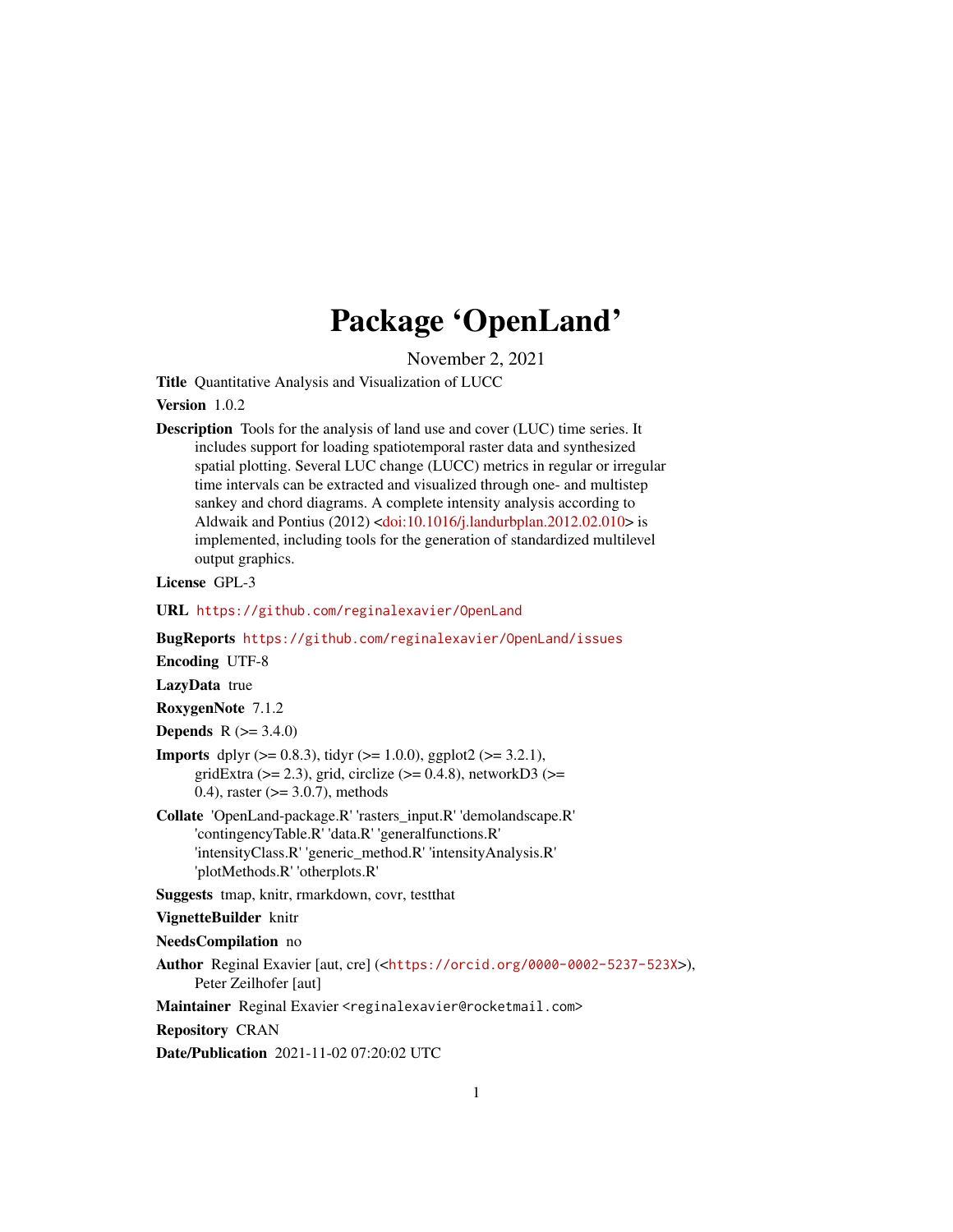### <span id="page-1-0"></span>R topics documented:

| Index |  |    |
|-------|--|----|
|       |  |    |
|       |  |    |
|       |  |    |
|       |  |    |
|       |  |    |
|       |  |    |
|       |  |    |
|       |  |    |
|       |  |    |
|       |  |    |
|       |  |    |
|       |  |    |
|       |  |    |
|       |  | 20 |

OpenLand-package *OpenLand: land use and cover (LUC) time series analysis in R.*

#### Description

OpenLand is an open-source R package for the analysis of land use and cover (LUC) time series. It includes support for consistency check and loading spatiotemporal raster data and synthesized spatial plotting. Several LUC change (LUCC) metrics in regular or irregular time intervals can be extracted and visualized through one- and multistep sankey and chord diagrams. A complete intensity analysis according to (Aldwaik and Pontius, 2012) is implemented, including tools for the generation of standardized multilevel output graphics.

#### Author(s)

Reginal Exavier <reginalexavier@rocketmail.com>, Peter Zeilhofer <zeilhoferpeter@gmail.com>

#### References

Aldwaik, S. Z. and Pontius, R. G. (2012) 'Intensity analysis to unify measurements of size and stationarity of land changes by interval, category, and transition, Landscape and Urban Planning. Elsevier B.V., 106(1), pp. 103–114. doi: [10.1016/j.landurbplan.2012.02.010.](https://doi.org/10.1016/j.landurbplan.2012.02.010)

#### See Also

The core functions in this package: [intensityAnalysis](#page-8-1), [contingencyTable](#page-6-1),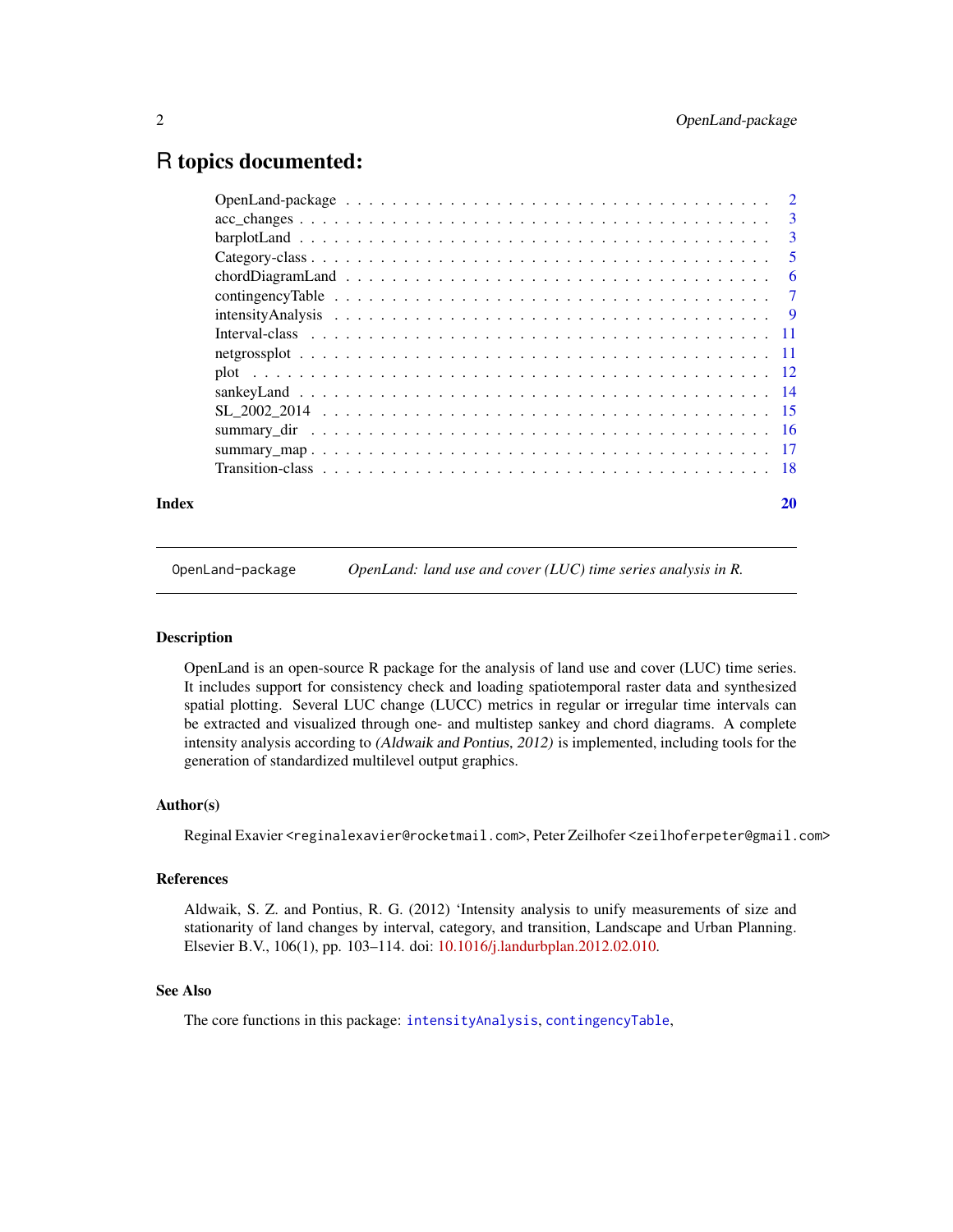<span id="page-2-0"></span>

#### Description

This function calculates the number of times a pixel has changed during the analysed period. It returns a raster with the number of changes as pixel value and a table containing the areal percentage of every pixel value (number of changes).

#### Usage

acc\_changes(path)

#### Arguments

path The path for the Raster\* directory or list of Raster\* to be analysed.

#### Value

Two objects, a RasterLayer and a table.

#### Examples

```
url <- "https://zenodo.org/record/3685230/files/SaoLourencoBasin.rda?download=1"
temp <- tempfile()
download.file(url, temp, mode = "wb") # downloading the SaoLourencoBasin dataset
load(temp)
# the acc_changes() function, with the SaoLourencoBasin dataset
acc_changes(SaoLourencoBasin)
```
barplotLand *Area of LUC categories at time points*

#### Description

A grouped barplot representing the areas of LUC categories at each time point of the analysed period.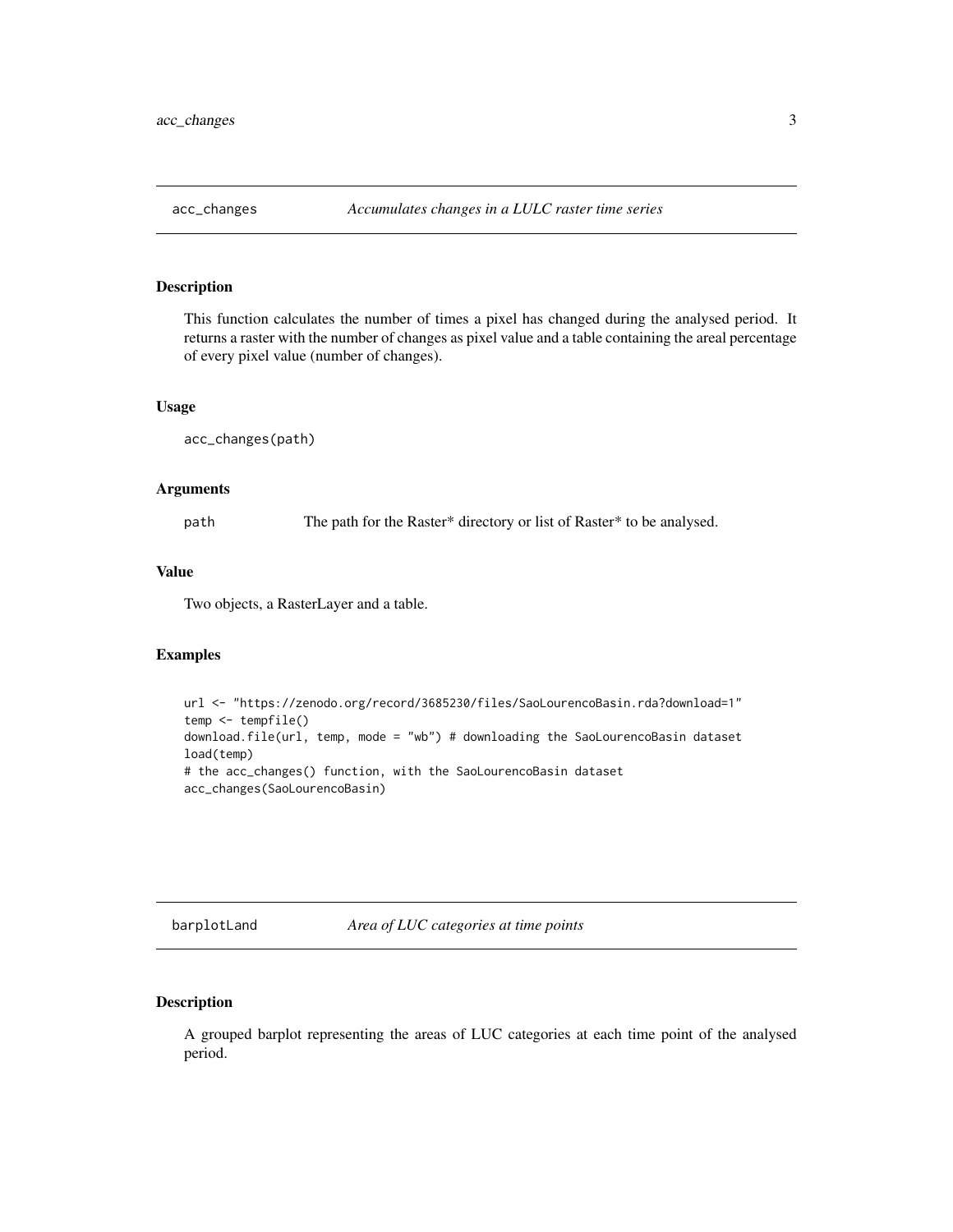#### Usage

```
barplotLand(
  dataset,
  legendtable,
  title = NULL,
  caption = "LUC Categories",
 xlab = "Year",
 ylab = "Area (km2 or pixel)",
  area_km2 = TRUE,...
\mathcal{L}
```
#### Arguments

| dataset     | A table of the multi step transitions (lulc_Multistep) generated by contingencyTable. |
|-------------|---------------------------------------------------------------------------------------|
| legendtable | A table containing the LUC legend items and their respective color (tb_legend).       |
| title       | character. The title of the plot.                                                     |
| caption     | character. The caption of the plot.                                                   |
| xlab        | character. Label for the x axis.                                                      |
| ylab        | character. Label for the y axis.                                                      |
| area_km2    | logical. If TRUE the change is computed in km2, if FALSE in pixel counts.             |
| $\ddotsc$   | additional themes parameters, see theme.                                              |

#### Value

a barplot

#### See Also

ggplot2:[:theme](#page-0-0)

#### Examples

```
# editing the category names
SL_2002_2014$tb_legend$categoryName <- factor(c("Ap", "FF", "SA", "SG", "aa", "SF",
                                             "Agua", "Iu", "Ac", "R", "Im"),
                                  levels = c("FF", "SF", "SA", "SG", "aa", "Ap",
                                              "Ac", "Im", "Iu", "Agua", "R"))
SL_2002_2014$tb_legend$color <- c("#FFE4B5", "#228B22", "#00FF00", "#CAFF70",
                                  "#EE6363", "#00CD00", "#436EEE", "#FFAEB9",
                                  "#FFA54F", "#68228B", "#636363")
# the plot
barplotLand(dataset = SL_2002_2014$lulc_Multistep,
            legendtable = SL_2002_2014$tb_legend,
            area_km2 = TRUE)
```
<span id="page-3-0"></span>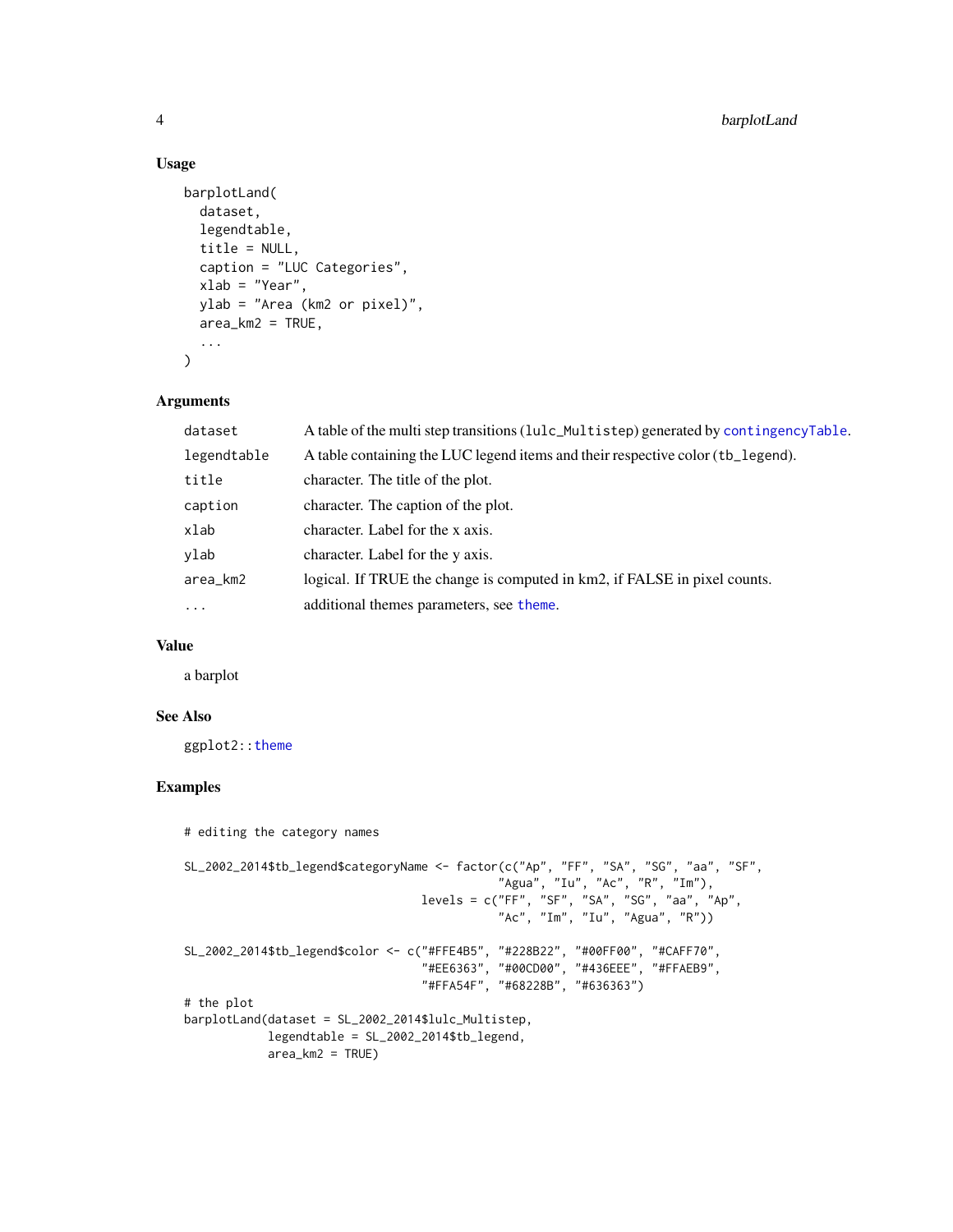<span id="page-4-1"></span><span id="page-4-0"></span>Category-class *Class Category*

#### **Description**

A S4 class for the Category level result of an Intensity analysis. Can be plotted with the plot method [plot](#page-11-1).

#### Details

The slots categoryData and categoryStationarity can receive tables for "Gain" or "Loss" in the following format:

#### 1. Gain

- categoryData: <tibble>. A table containing 6 columns:
	- (a) Period: <fct>. The period *[Yt, Yt+1]*.
	- (b) To: <fct>. A LUC category *j*.
	- (c) Interval:  $\langle \text{int} \rangle$ . Duration of the period *[Yt, Yt+1]* in years.
	- (d) GG\_km2/GG\_pixel: <dbl>/<int>. Area of gross gain of category *j* during *[Yt, Yt+1]*.
	- (e) Gtj: <dbl>. Annual intensity of gross gain of category *j* for time interval *[Yt, Yt+1]*.
	- (f) St: <dbl>. Annual intensity of change for time interval *[Yt, Yt+1]*.
- categoryStationarity: <tibble>. A table with the results of a stationarity test of the gain of the categories on the Category level, containing 5 columns:
	- (a) To: <fct>. A category of interest *j*.
	- (b) gain: <int>. Number of times a category had gains during all time intervals *[Y1, YT]*.
	- (c) N: <int>. Total number of evaluated time points (T).
	- (d) Stationarity: <chr>. *Active Gain* or *Dormant Gain*.
	- (e) Test: <chr>. *Y* if stationarity was detected and *N* if not.
- 2. Loss
	- categoryData: <tibble>. A table containing 6 columns:
		- (a) Period:  $\leq$  fct>. The period *[Yt, Yt+1]*.
		- (b) From: <fct>. A LUC category *i*.
		- (c) Interval: <int>. Duration of the period *[Yt, Yt+1]* in years.
		- (d) GG\_km2/GG\_pixel: <dbl>/<int>. Area of gross loss of category *i* during *[Yt, Yt+1]*.
		- (e) Lti: <dbl>. Annual intensity of gross loss of category *i* for time interval *[Yt, Yt+1]*.
		- (f) STt: <dbl>. Annual intensity of change for time interval *[Yt, Yt+1]*.
	- categoryStationarity: <tibble>. A table of stationarity test over the loss of the categories in the Category level, containing 5 columns: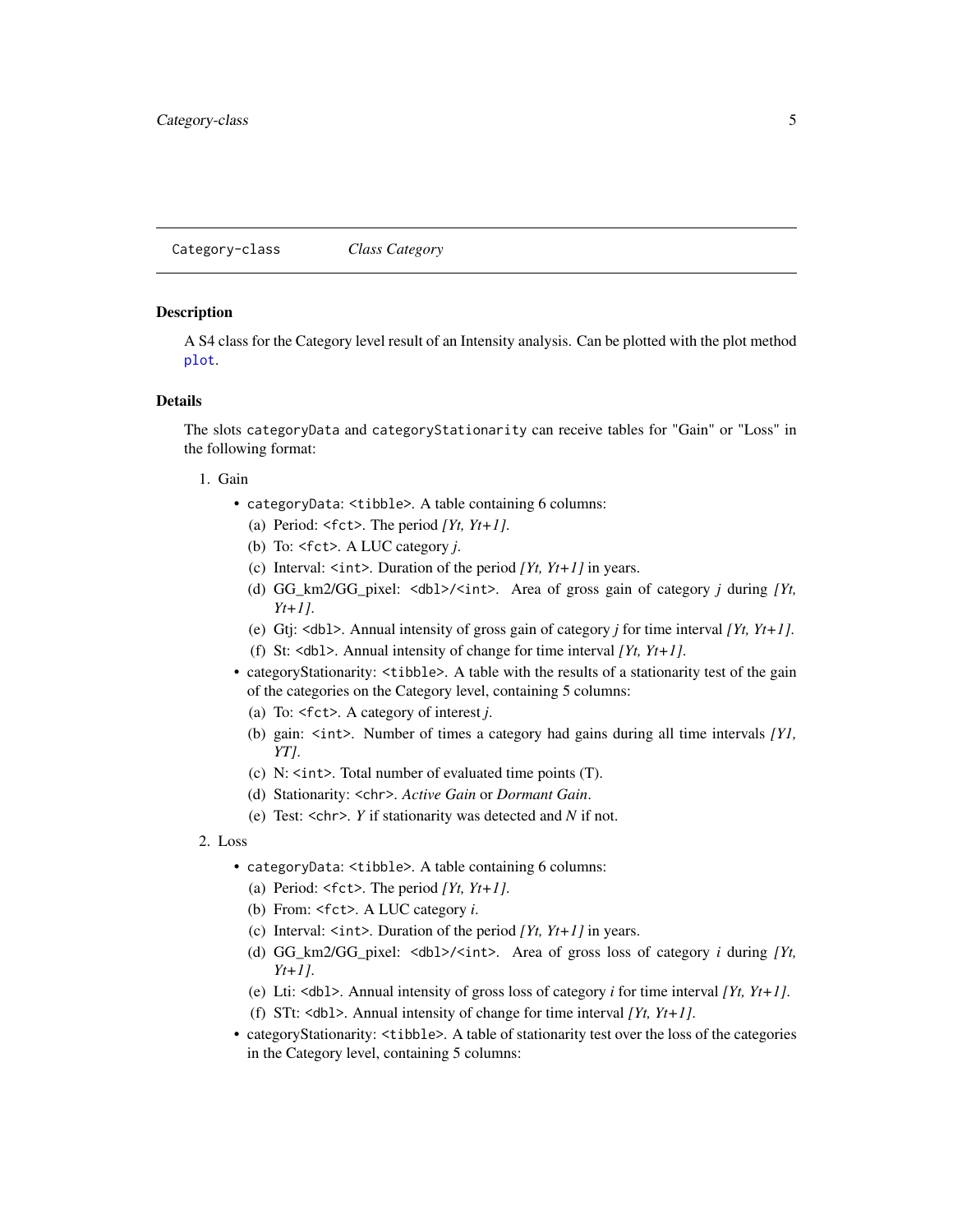- <span id="page-5-0"></span>(a) From: <fct>. A category of interest *i*.
- (b) loss: <int>. Number of times a category had losses during all time intervals *[Y1, YT]*.
- (c) N: <int>. Total number of evaluated time points (T).
- (d) Stationarity: <chr>. *Active Loss* or *Dormant Loss*.
- (e) Test: <chr>. *Y* if stationarity was detected and *N* if not.

#### **Slots**

lookupcolor The colors (character vector) associated with the LUC legend items.

categoryData tibble. A table of Category level's results (gain (*Gtj*) or loss (*Lti*) values).

categoryStationarity tibble. A table containing results of a stationarity test. A change is considered stationary only if the intensities for all time intervals reside on one side of the uniform intensity, i.e are smaller or bigger than the uniform rate over the whole period.

chordDiagramLand *One step transitions (Chord diagram)*

#### Description

A circlize plot representing the one step transitions between two times point of interest.

#### Usage

```
chordDiagramLand(
  dataset,
  legendtable,
  legposition = c(x = -1.3, y = 0),
  legtitle = "Categories",
  sectorcol = "gray80",
  area_km2 = TRUE,legendsize = 1,
  y.intersp = 1,
  x.margin = c(-1, 1))
```
#### Arguments

| dataset     | A table of the one step transition (lulc_0neStep) generated by contingencyTable.                       |
|-------------|--------------------------------------------------------------------------------------------------------|
| legendtable | A table containing the LUC legend items and their respective color (tb_legend).                        |
| legposition | numeric. A vector containing the 'x' and 'y' values for the position of the leg-<br>end. (see legend). |
| legtitle    | character. The title of the legend.                                                                    |
| sectorcol   | character. The color of the external sector containing the years of compared time<br>points.           |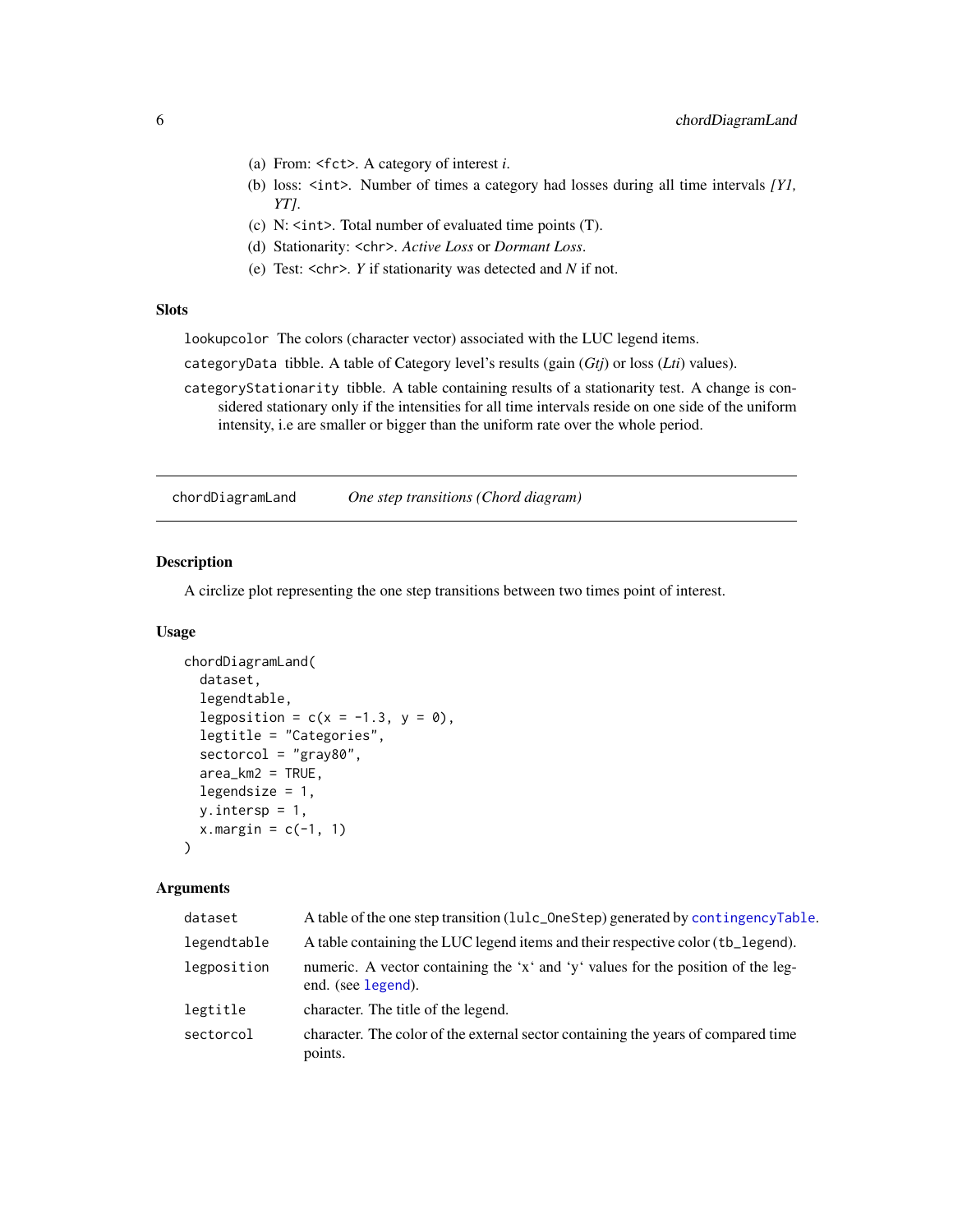<span id="page-6-0"></span>

| area_km2   | logical. If TRUE the change is computed in km2, if FALSE in pixel counts.                                                                                                   |
|------------|-----------------------------------------------------------------------------------------------------------------------------------------------------------------------------|
| legendsize | numeric. Font size of the legend. (see "cex" in legend).                                                                                                                    |
| y.intersp  | numeric. character interspacing factor for vertical (y) spacing in the legend.                                                                                              |
| x.margin   | numeric vector ensuring additional space (blank area) on the left or right of the<br>circle for the legend, by default it is $c(-1, 1)$ . (see "canvas.xlim" in circos.par) |

#### Value

A Chord Diagram

#### Examples

```
# editing the category names
SL_2002_2014$tb_legend$categoryName <- factor(c("Ap", "FF", "SA", "SG", "aa", "SF",
                                                "Agua", "Iu", "Ac", "R", "Im"),
                                      levels = c("FF", "SF", "SA", "SG", "aa", "Ap",
                                               "Ac", "Im", "Iu", "Agua", "R"))
SL_2002_2014$tb_legend$color <- c("#FFE4B5", "#228B22", "#00FF00", "#CAFF70",
                                  "#EE6363", "#00CD00", "#436EEE", "#FFAEB9",
                                  "#FFA54F", "#68228B", "#636363")
# the plot
chordDiagramLand(dataset = SL_2002_2014$lulc_Onestep,
```
legendtable = SL\_2002\_2014\$tb\_legend)

<span id="page-6-1"></span>contingencyTable *Contingency table*

#### Description

Extracts LUC transitions for all input grids of the time series.

#### Usage

```
contingencyTable(input_raster, pixelresolution = 30)
```
#### Arguments

| input_raster | path (character), Raster* object or list of Raster* objects. See |
|--------------|------------------------------------------------------------------|
|              | raster for more information about supported file types.          |

pixelresolution

numeric. The pixel spatial resolution in meter.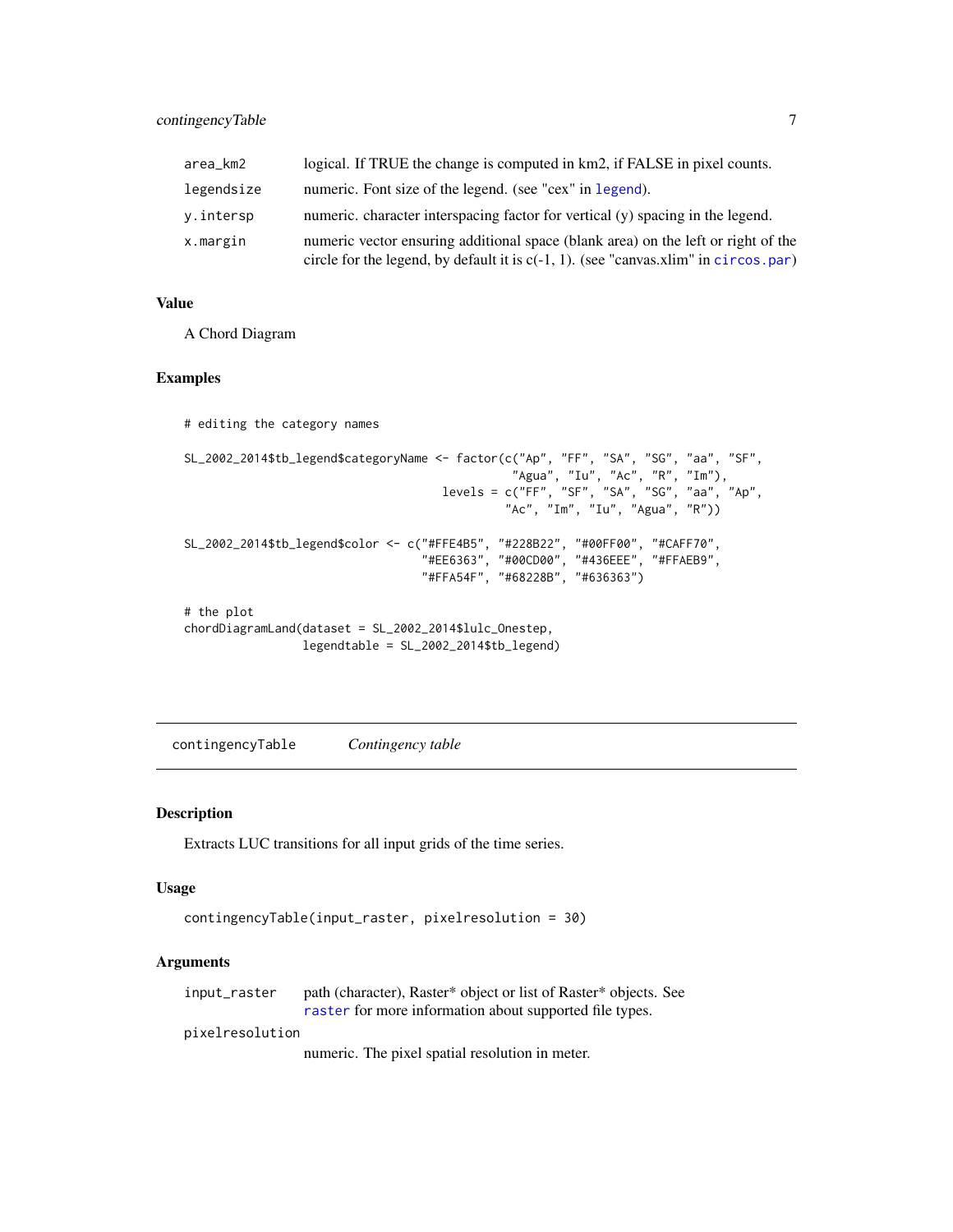#### Value

A list that contains 5 objects.

- lulc\_Mulstistep:  $\lt$ tibble> Contingency table for all analysed time steps, containing 8 columns:
	- 1. Period: <chr> The period *[Yt, Yt+1]*.
	- 2. From: <dbl> numerical code of a LUC category *i*.
	- 3. To: <dbl> numerical code of a LUC category *j*.
	- 4. km2: <dbl> Area in square kilometers that transited from the category *i* to category *j* in the period from *Yt* to *Yt+1*.
	- 5. Interval: <dbl> Interval of years between the first and the last year of the period *[Yt, Yt+1]*.
	- 6. QtPixel: <int> Pixel count that transited from the categories *i* to category *j* in the period from *Yt* to *Yt+1*.
	- 7. yearFrom: <chr> The year that the change comes from *[Yt]*.
	- 8. yearTo: <chr> The year that the change goes for *[Yt+1]*.
- lulc\_Onestep:<tibble> Contingency table for the entire analysed period *[Y1, YT]*, containing 8 columns identical with lulc\_Mulstistep.
- tb\_legend: <tibble> A table of the pixel value, his name and color containing 3 columns:
	- 1. categoryValue: <dbl> the pixel value of the LUC category.
	- 2. categoryName: <factor> randomly created string associated with a given pixel value of a LUC category.
	- 3. color: <chr> random color associated with the given pixel value of a LUC category. Before further analysis, one would like to change the categoryName and color values.
		- Therefore the category names have to be in the same order as the categoryValue and the levels should be put in the right order for legend plotting. Like:

```
myobject$tb_legend$categoryName <- factor(c("name1", "name2", "name3", "name4"),
                          levels = c("name3", "name2", "name1", "name4"))
```
– The colors have to in the same order as the values in the categoryValue column. Colors can be given by the color name (eg. "black") or an HEX value (eg. #FFFFFF). Like:

myobject\$tb\_legend\$color <- c("#CDB79E", "red", "#66CD00", "yellow")

- totalArea: <tibble> A table with the total area of the study area containing 2 columns:
	- 1. area\_km2: <numeric> The total area in square kilometers.
	- 2. QtPixel: <numeric> The total area in pixel counts.
- totalInterval: <numeric> Total interval of the analysed time series in years.

#### Examples

```
url <- "https://zenodo.org/record/3685230/files/SaoLourencoBasin.rda?download=1"
temp <- tempfile()
```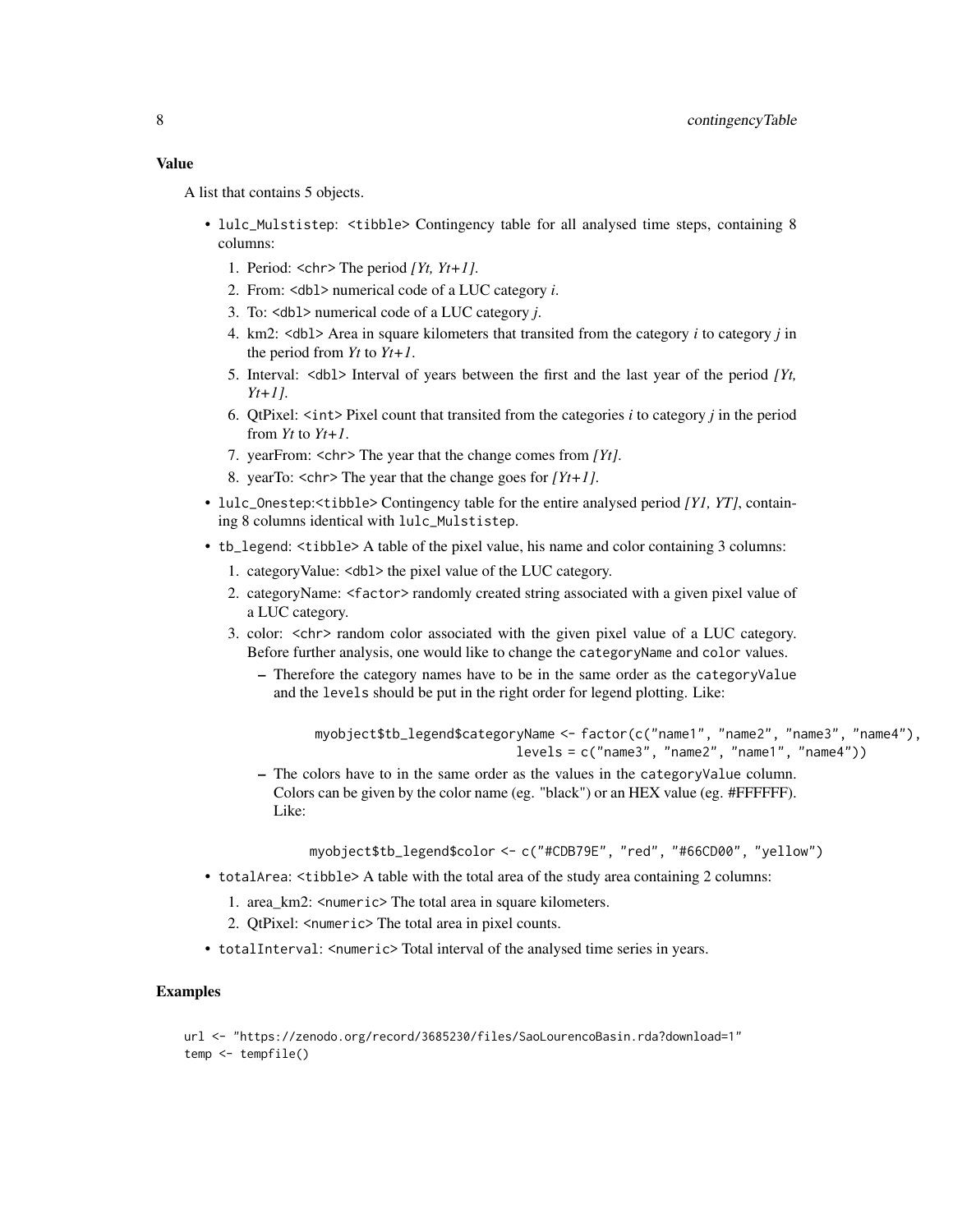```
download.file(url, temp, mode = "wb") #downloading the online dataset
load(temp)
# the contingencyTable() function, with the SaoLourencoBasin dataset
contingencyTable(input_raster = SaoLourencoBasin, pixelresolution = 30)
```
<span id="page-8-1"></span>intensityAnalysis *Performs the intensity analysis based on cross-tabulation matrices of each time step*

#### Description

This function implements an Intensity Analysis (IA) according to Aldwaik & Pontius (2012), a quantitative method to analyze time series of land use and cover (LUC) maps. For IA, a crosstabulation matrix is composed for each LUC transition step in time.

#### Usage

```
intensityAnalysis(dataset, category_n, category_m, area_km2 = TRUE)
```
#### Arguments

| dataset    | list. The result object from contingencyTable.                            |
|------------|---------------------------------------------------------------------------|
| category_n | character. The gaining category in the transition of interest $(n)$ .     |
| category_m | character. The losing category in the transition of interest $(m)$ .      |
| area_km2   | logical. If TRUE the change is computed in km2, if FALSE in pixel counts. |

#### Details

IA includes three levels of analysis of LUC changes. Consecutive analysis levels detail hereby information given by the previous analysis level (Aldwaik and Pontius, 2012, 2013).

- 1. The *interval level* examines how the size and speed of change vary across time intervals.
- 2. The *category level* examines how the size and intensity of gross losses and gross gains in each category vary across categories for each time interval.
- 3. The *transition level* examines how the size and intensity of a category's transitions vary across the other categories that are available for that transition.

At each analysis level, the method tests for stationarity of patterns across time intervals.

#### The function returns a list with 6 objects:

- 1. lulc\_table: tibble. Contingency table of LUC transitions at all analysed time steps, containing 6 columns:
	- (a) Period: <fct>. Evaluated period of transition in the format year t -year t+1.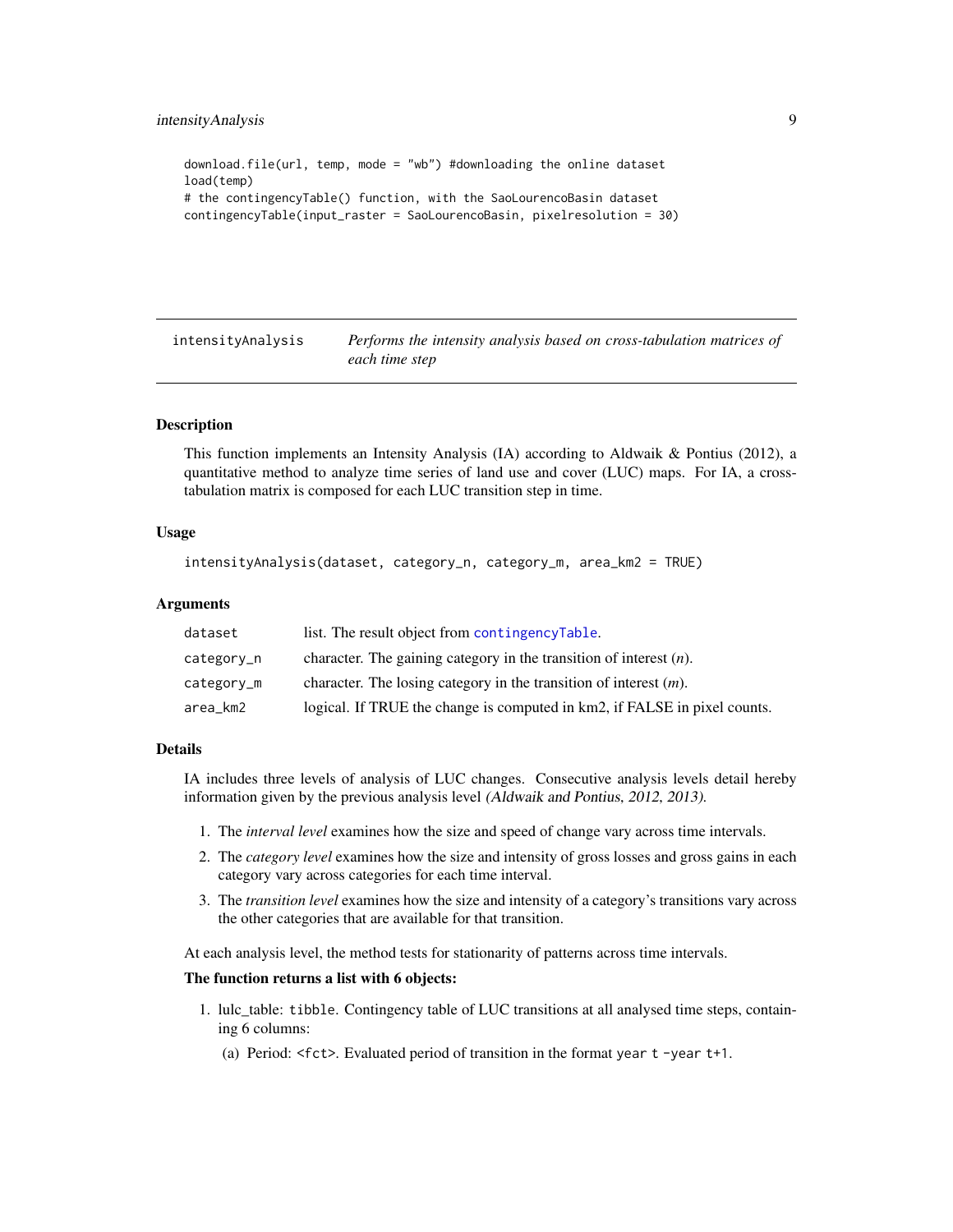- <span id="page-9-0"></span>(b) From: <fct>. The category in year t.
- (c) To: <fct>. The category in year t+1.
- (d) km2: <dbl>. Area in square kilometers that transited from the category From. to the category To in the period.
- (e) QtPixel: <int>. Number of pixels that transited from. the category From to the category To in the period.
- (f) Interval: <int>. Interval in years of the evaluated period.
- 2. *lv1\_tbl*: An [Interval](#page-10-1) object containing the *St* and *U* values.
- 3. *category\_lvlGain*: A [Category](#page-4-1) object containing the gain of the LUC category in a period (*Gtj*).
- 4. *category\_lvlLoss*: A [Category](#page-4-1) object containing the loss of the LUC category in a period (*Lti*).
- 5. *transition\_lvlGain\_n*: A [Transition](#page-17-1) object containing the annualized rate of gain in *category n* (*Rtin*) and the respective Uniform Intensity (*Wtn*).
- 6. *transition\_lvlLoss\_m*: A [Transition](#page-17-1) object containing the annualized rate of loss in *category m* (*Qtmj*) and the respective Uniform Intensity (*Vtm*).

#### Value

Intensity object

#### References

Aldwaik, S. Z. and Pontius, R. G. (2012) 'Intensity analysis to unify measurements of size and stationarity of land changes by interval, category, and transition, Landscape and Urban Planning. Elsevier B.V., 106(1), pp. 103–114. doi: [10.1016/j.landurbplan.2012.02.010.](https://doi.org/10.1016/j.landurbplan.2012.02.010)

Aldwaik, S. Z. and Pontius, R. G. (2013) 'Map errors that could account for deviations from a uniform intensity of land change, International Journal of Geographical Information Science. Taylor & Francis, 27(9), pp. 1717–1739. doi: [10.1080/13658816.2013.787618.](https://doi.org/10.1080/13658816.2013.787618)

#### Examples

# editing the category name

```
SL_2002_2014$tb_legend$categoryName <- factor(c("Ap", "FF", "SA", "SG", "aa", "SF",
                                             "Agua", "Iu", "Ac", "R", "Im"),
                                  levels = c("FF", "SF", "SA", "SG", "aa", "Ap","Ac", "Im", "Iu", "Agua", "R"))
SL_2002_2014$tb_legend$color <- c("#FFE4B5", "#228B22", "#00FF00", "#CAFF70",
                                  "#EE6363", "#00CD00", "#436EEE", "#FFAEB9",
                                  "#FFA54F", "#68228B", "#636363")
```
intensityAnalysis(dataset = SL\_2002\_2014, category\_n = "Ap", category\_m = "SG", area\_km2 = TRUE)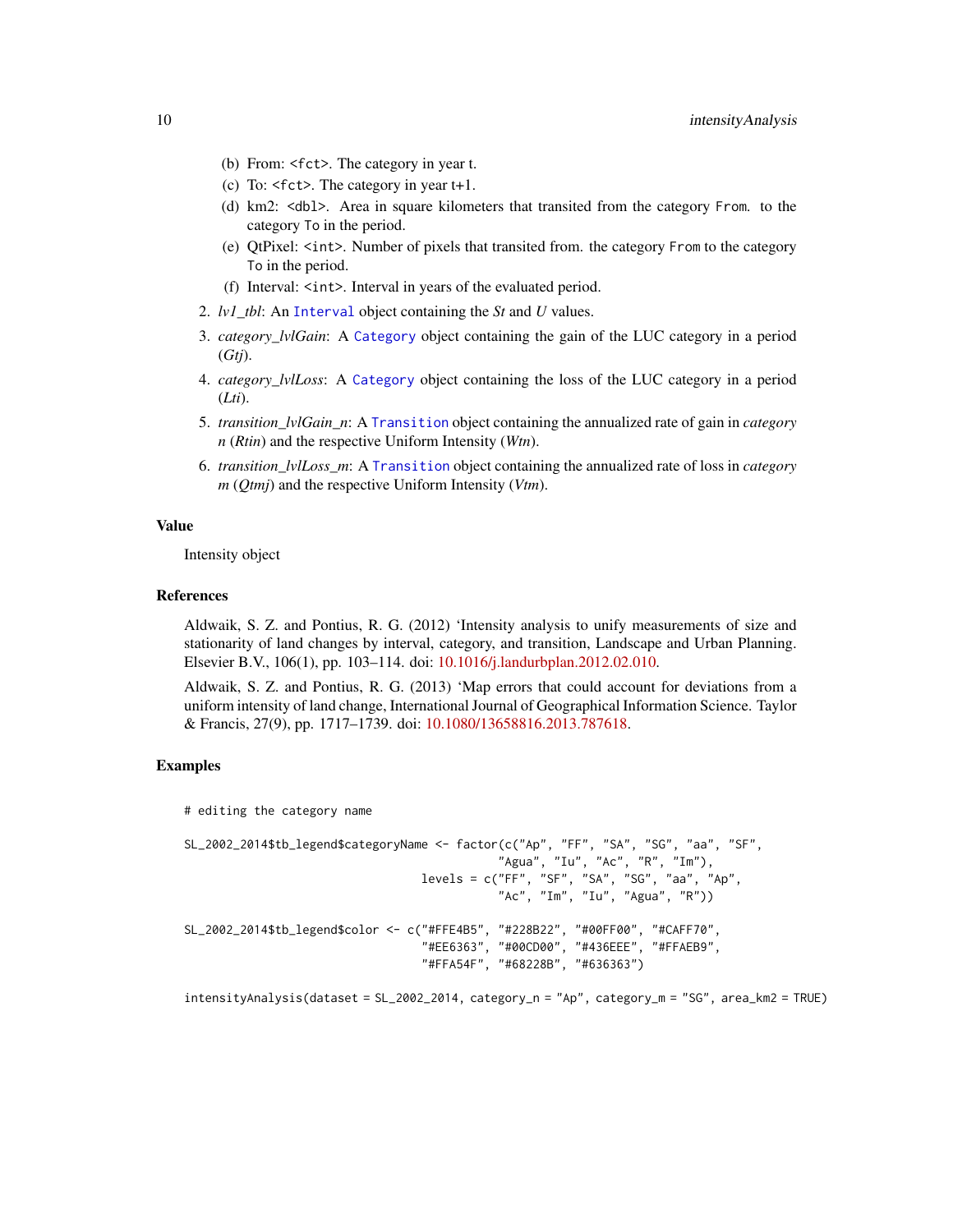#### <span id="page-10-1"></span><span id="page-10-0"></span>Description

A S4 class for the Interval level result of an Intensity analysis. Can be plotted with the plot method [plot](#page-11-1).

#### Details

The slot intervalData receives a table containing 4 columns in the following format:

- 1. Period: <fct>. The period of interest *[Yt, Yt+1]*.
- 2. PercentChange: <dbl>. Changed area on the Interval level (%).
- 3. St: <dbl>. Annual intensity of change for a time period [Yt, Yt+1].
- 4. U: <dbl>. Uniform intensity for a LUC category change in a time period of interest.

#### Slots

intervalData tibble. A table with the results of an Intensity analysis at the Interval level (*St* and *U* values).

| netgrossplot |  |  | Net and gross changes of LUC categories |
|--------------|--|--|-----------------------------------------|
|              |  |  |                                         |

#### Description

A stacked barplot showing net and gross changes of LUC categories during the entire analysed time period.

#### Usage

```
netgrossplot(
  dataset,
  legendtable,
  title = NULL,
 xlab = "LUC category",
 ylab = "Area (Km2)",
  legend_title = "Changes",
  changesLabel = c(GC = "Gross change", NG = "Net gain", NL = "Net loss").color = c(GC = "gray70", NG = "#006400", NL = "#EE2C2C"),area_km2 = TRUE
)
```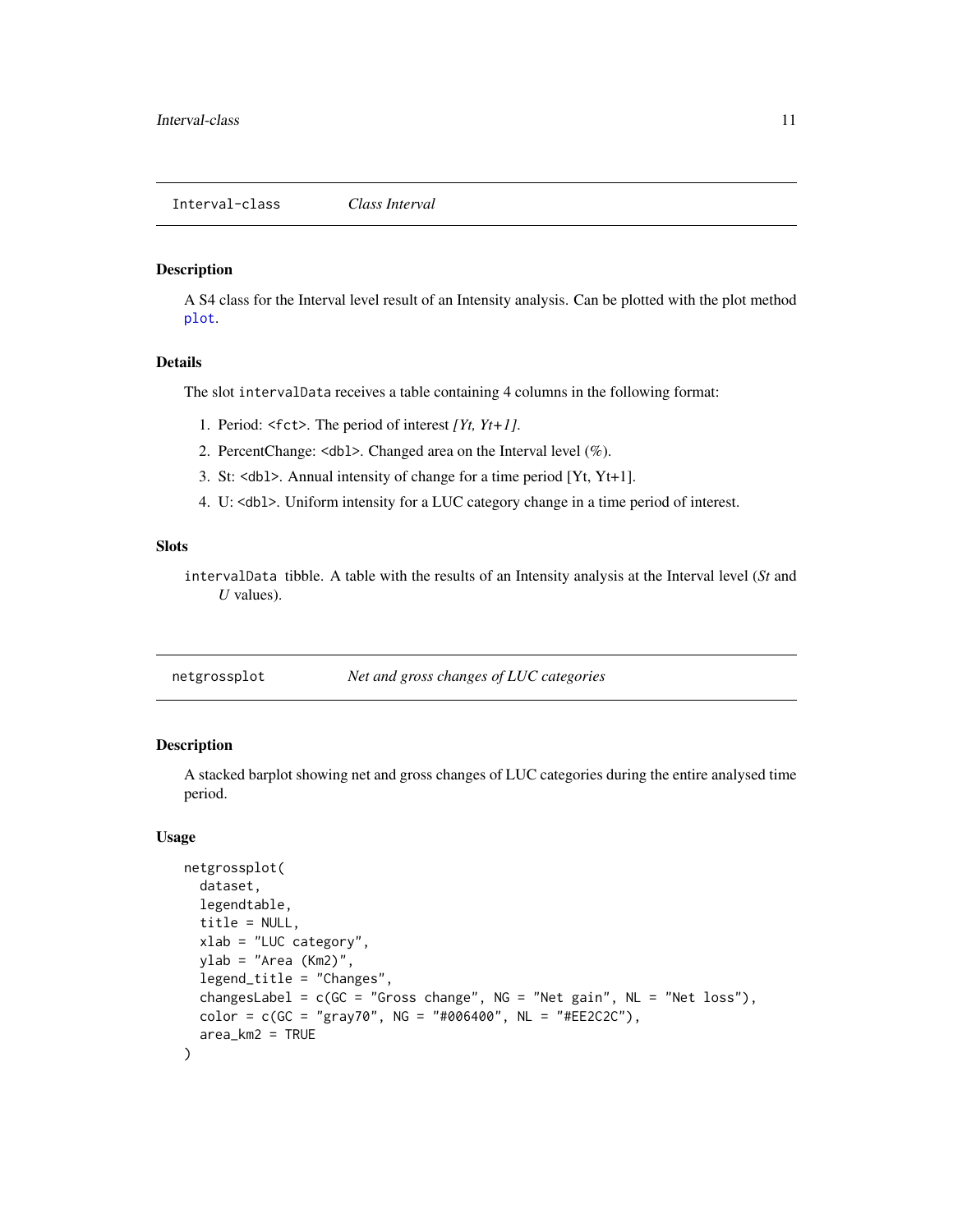<span id="page-11-0"></span>Arguments

| dataset      | A table of the multi step transition (lulc_Mulstistep) generated by contingencyTable.                                           |
|--------------|---------------------------------------------------------------------------------------------------------------------------------|
| legendtable  | A table containing the LUC legend items and their respective color (tb_legend).                                                 |
| title        | character. The title of the plot (optional), use NULL for no title.                                                             |
| xlab         | character. Label for the x axis.                                                                                                |
| ylab         | character. Label for the y axis.                                                                                                |
| legend_title | character. The title of the legend.                                                                                             |
| changesLabel | character. Labels for the three types of changes, defaults are $c(GC = "Gross$<br>change", $NG = "Net gain", NL = "Net loss").$ |
| color        | character. A vector defining the three bar colors.                                                                              |
| area_km2     | logical. If TRUE the change is computed in km2, if FALSE in pixel counts.                                                       |

#### Value

A bar plot

#### Examples

```
# editing the category names
SL_2002_2014$tb_legend$categoryName <- factor(c("Ap", "FF", "SA", "SG", "aa", "SF",
                                             "Agua", "Iu", "Ac", "R", "Im"),
                                     levels = c("FF", "SF", "SA", "SG", "aa", "Ap",
                                              "Ac", "Im", "Iu", "Agua", "R"))
# the plot
netgrossplot(dataset = SL_2002_2014$lulc_Multistep,
            legendtable = SL_2002_2014$tb_legend,
             title = NULL,
            xlab = "LUC Category",
             changes = c(GC = "Gross changes", NG = "Net Gain", NL = "Net Loss"),color = c(GC = "gray70", NG = "#006400", NL = "#EE2C2C"))
```
<span id="page-11-1"></span>plot *Methods for function* plot *in package* OpenLand

#### Description

Plot Intensity objects based on Intensity Analysis output.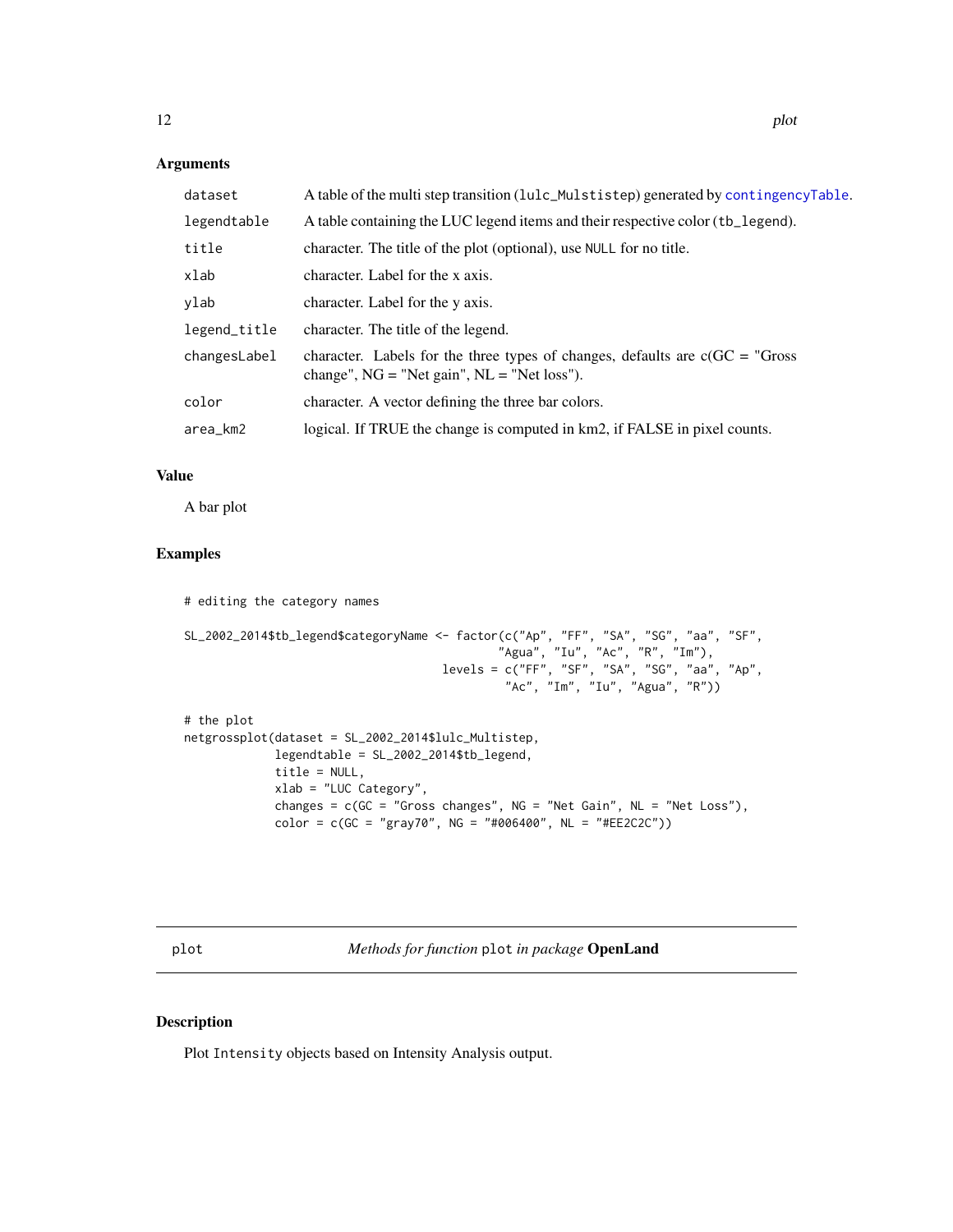plot the state of the state of the state of the state of the state of the state of the state of the state of the state of the state of the state of the state of the state of the state of the state of the state of the state

Usage

```
plot(x, y, ...)## S4 method for signature 'Interval,ANY'
plot(
  x,
  y,
  labels = c(leftlabel = "Interval Change Area (percent of map)", rightlabel =
    "Annual Change Area (percent of map)"),
  title = NA,
  labs = c(type = "Changes", ur = "Uniform Intensity"),marginplot = c(lh = -10, rh = 0),
  leg\_curv = c(x = 0.1, y = 0.1),color_bar = c(fast = "#B22222", slow = "#006400", area = "gray40"),
  fontsize_ui = 10,
  ...
\mathcal{L}## S4 method for signature 'Category,ANY'
plot(
 x,
  y,
  labels = c(leftlabel = "Annual Change Area (km2 or pixels)", rightlabel =
    "Annual Change Intensity (percent of category)"),
  title = NA,
  labs = c(type = "Categories", ur = "Uniform Intensity"),
  marginplot = c(lh = 0.5, rh = 0.5),
  leg_{curv} = c(x = 0.1, y = 0.1),fontsize_ui = 10,
  ...
\mathcal{L}## S4 method for signature 'Transition,ANY'
plot(
 x,
  y,
  labels = c(leftlabel = "Annual Transition Area (km2 or pixels)", rightlabel =
    "Annual Transition Intensity (percent of category)"),
  title = NA,
  labs = c(type = "Categorical", ur = "Uniform Intensity"),marginplot = c(lh = 0.5, rh = 0.5),
  leg\_curv = c(x = 0.1, y = 0.1),fontsize_ui = 10,
  ...
)
```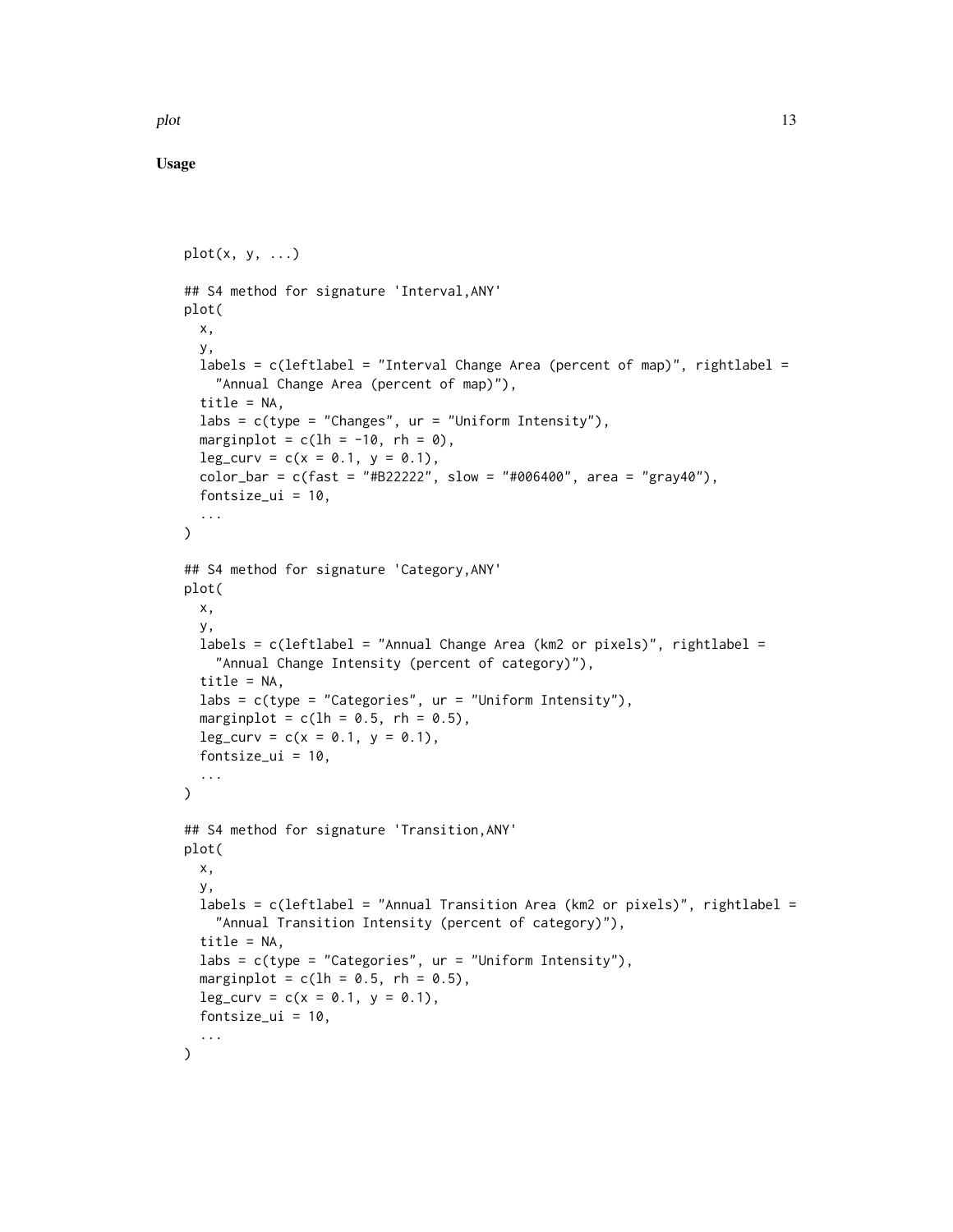#### <span id="page-13-0"></span>Arguments

| X           | An intensity object generated by intensity Analysis.                                                                 |
|-------------|----------------------------------------------------------------------------------------------------------------------|
| У           | ignored.                                                                                                             |
| $\cdots$    | additional arguments for theme parameters from ggplot2, see theme.                                                   |
| labels      | character. Left and right axis titles (caption).                                                                     |
| title       | character. Main title.                                                                                               |
| labs        | character. The lateral legend.                                                                                       |
| marginplot  | numeric. Adjustment of the origins of left and right part of the plots.                                              |
| leg_curv    | numeric. x and y values that control the arrow size and position pointing to the<br>Uniform Intensity vertical line. |
| color_bar   | character. Colors defined for the fast, slow and area bars (only for an Interval<br>object).                         |
| fontsize_ui | numeric. Fontsize of the uniform intensity percent in the plot.                                                      |
| Interval    | The class.                                                                                                           |
| Category    | The class.                                                                                                           |
| Transition  | The class.                                                                                                           |

#### Value

An intensity graph

#### Description

A sankey showing the one or multi step LUC transitions during the analysed period.

#### Usage

```
sankeyLand(dataset, legendtable, iterations = 0)
```
#### Arguments

| dataset     | A table of the multi step (lulc_Mulstistep), or one step transitions (lulc_OneStep)<br>generated by contingencyTable.              |
|-------------|------------------------------------------------------------------------------------------------------------------------------------|
| legendtable | A table containing the LUC legend items and their respective color (tb_legend).                                                    |
| iterations  | numeric. Number of iterations in the diagram layout for computation of the<br>depth (y-position) of each node. See sankey Network. |

#### Value

A sankey diagram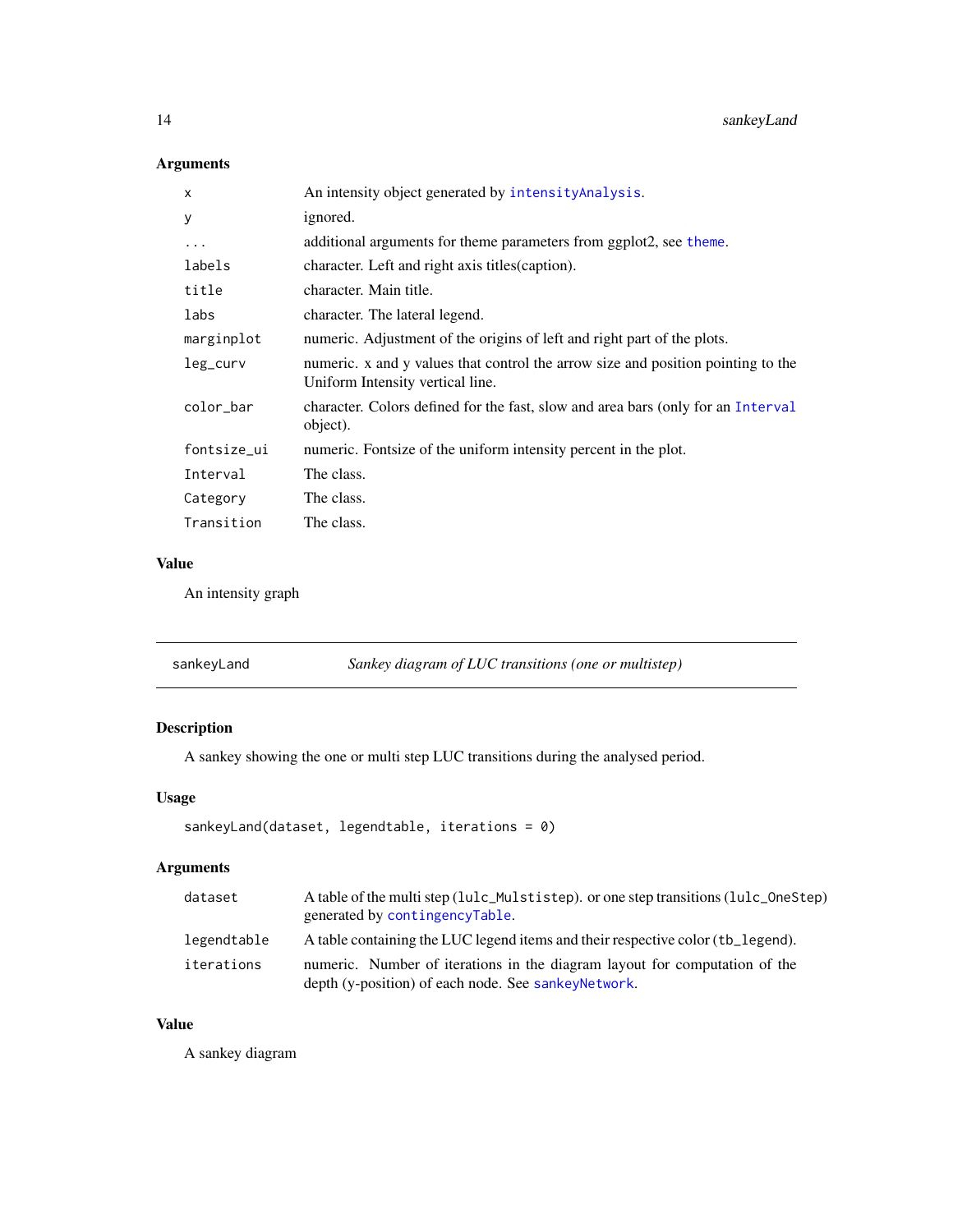#### <span id="page-14-0"></span>See Also

[sankeyNetwork](#page-0-0)

#### Examples

# editing the category names

```
SL_2002_2014$tb_legend$categoryName <- factor(c("Ap", "FF", "SA", "SG", "aa", "SF",
                                             "Agua", "Iu", "Ac", "R", "Im"),
                                     levels = c("FF", "SF", "SA", "SG", "aa", "Ap",
                                              "Ac", "Im", "Iu", "Agua", "R"))
SL_2002_2014$tb_legend$color <- c("#FFE4B5", "#228B22", "#00FF00", "#CAFF70",
                                  "#EE6363", "#00CD00", "#436EEE", "#FFAEB9",
                                  "#FFA54F", "#68228B", "#636363")
# onestep sankey
sankeyLand(dataset = SL_2002_2014$lulc_Onestep,
          legendtable = SL_2002_2014$tb_legend)
# multistep sankey
sankeyLand(dataset = SL_2002_2014$lulc_Multistep,
           legendtable = SL_2002_2014$tb_legend)
```

| SL_2002_2014 | Tables of land use and cover (LUC) in the São Lourenço River Basin |
|--------------|--------------------------------------------------------------------|
|              | $(2002 - 2014)$                                                    |

#### Description

A list containing five objects created by the [contingencyTable](#page-6-1) function with SaoLourencoBasin as input (SL\_2002\_2014 <-contingenceTable(input\_raster = SaoLourencoBasin,pixelresolution  $= 30$ ).

#### Usage

data(SL\_2002\_2014)

#### Format

A data list with 5 objects:

lulc\_Multistep <tibble> Contingency table for all analysed time steps, containing 8 columns:

- 1. Period: <chr> The period *[Yt, Yt+1]*.
- 2. From: <int> numerical code of a LUC category *i*.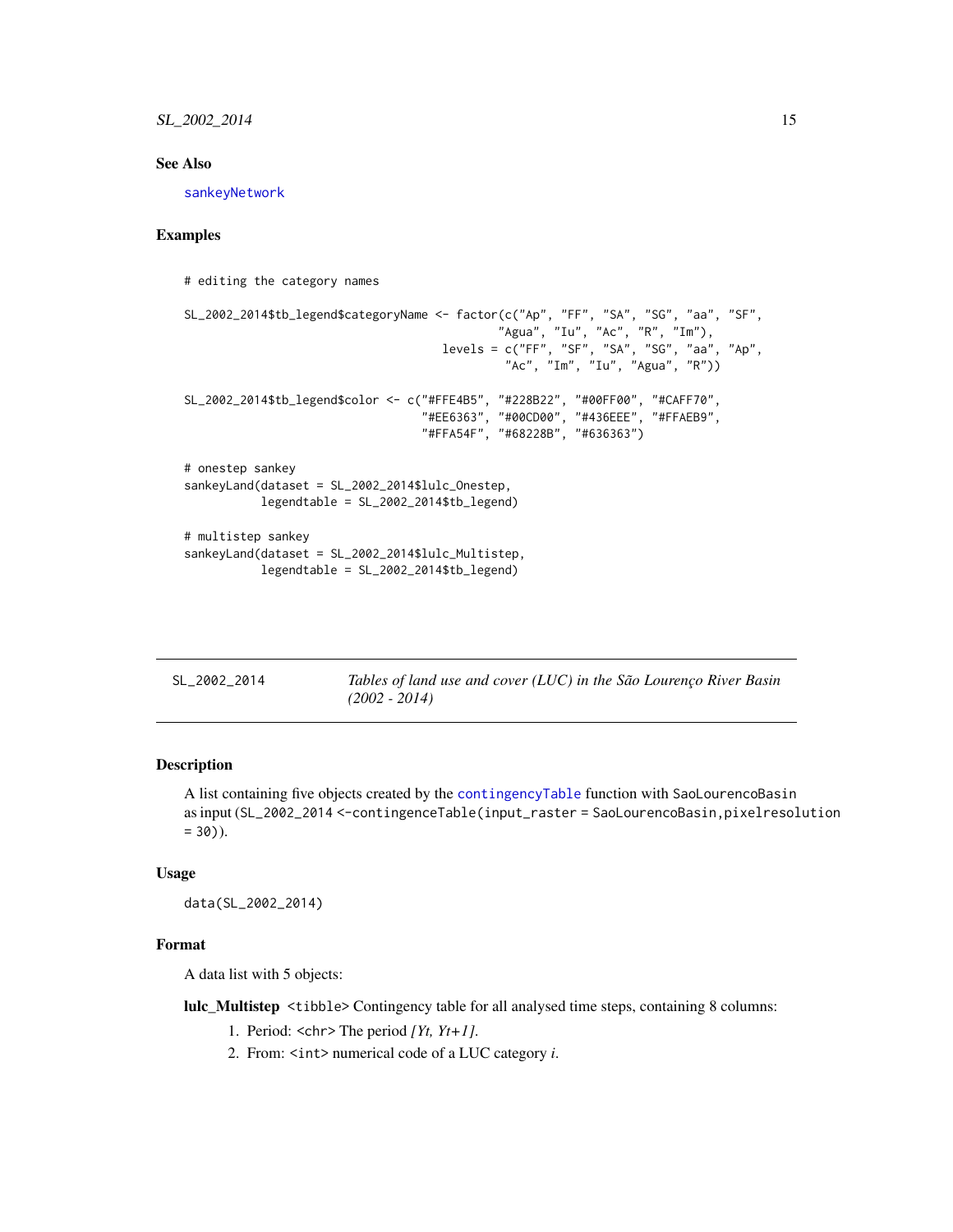- <span id="page-15-0"></span>3. To: <int> numerical code of a LUC category *j*.
- 4. km2: <dbl> Area in square kilometers that transited from the category *i* to category *j* in the period from *Yt* to *Yt+1*.
- 5. QtPixel: <int> Pixel count that transited from the categories *i* to category *j* in the period from *Yt* to *Yt+1*.
- 6. Interval: <int> Interval of years between the first and the last year of the period *[Yt, Yt+1]*.
- 7. yearFrom: <int> The year that the change comes from *[Yt]*
- 8. yearTo: <int> The year that the change goes for *[Yt+1]*
- lulc\_Onstep <tibble> Contingency table for the entire analysed period *[Yt1, YT]*, containing 8 columns identical with lulc\_Mulstistep.

tb\_legend <tibble> A table of the pixel value, his name and color containing 3 columns:

- 1. categoryValue:  $\langle \text{int} \rangle$  the pixel value of the LUC category.
- 2. categoryName: <fct> randomly created string associated with a given pixel value of a LUC category.
- 3. color: <chr> random color associated with the given pixel value of a LUC category.

totalArea <tibble> A table with the total area of the study area containing 2 columns:

- 1. area km2: <db1> The total area in square kilometers.
- 2. QtPixel:  $\leq$ int> The total area in pixel counts

totalInterval <int>Total interval of the analysed time series in years.

#### Source

<https://www.embrapa.br/pantanal/bacia-do-alto-paraguai>

.

summary\_dir *Summary of multiple parameters in a raster directory*

#### Description

Listing major charateristics of raster inputs. Those characteristics are the dimensions, the resolution, the extent, the values (min, max) and the coordinate reference system.

#### Usage

summary\_dir(path)

#### Arguments

path The path for the Raster\* directory or list of Raster\* to be analysed.

#### Value

Table with the raster parameters in columns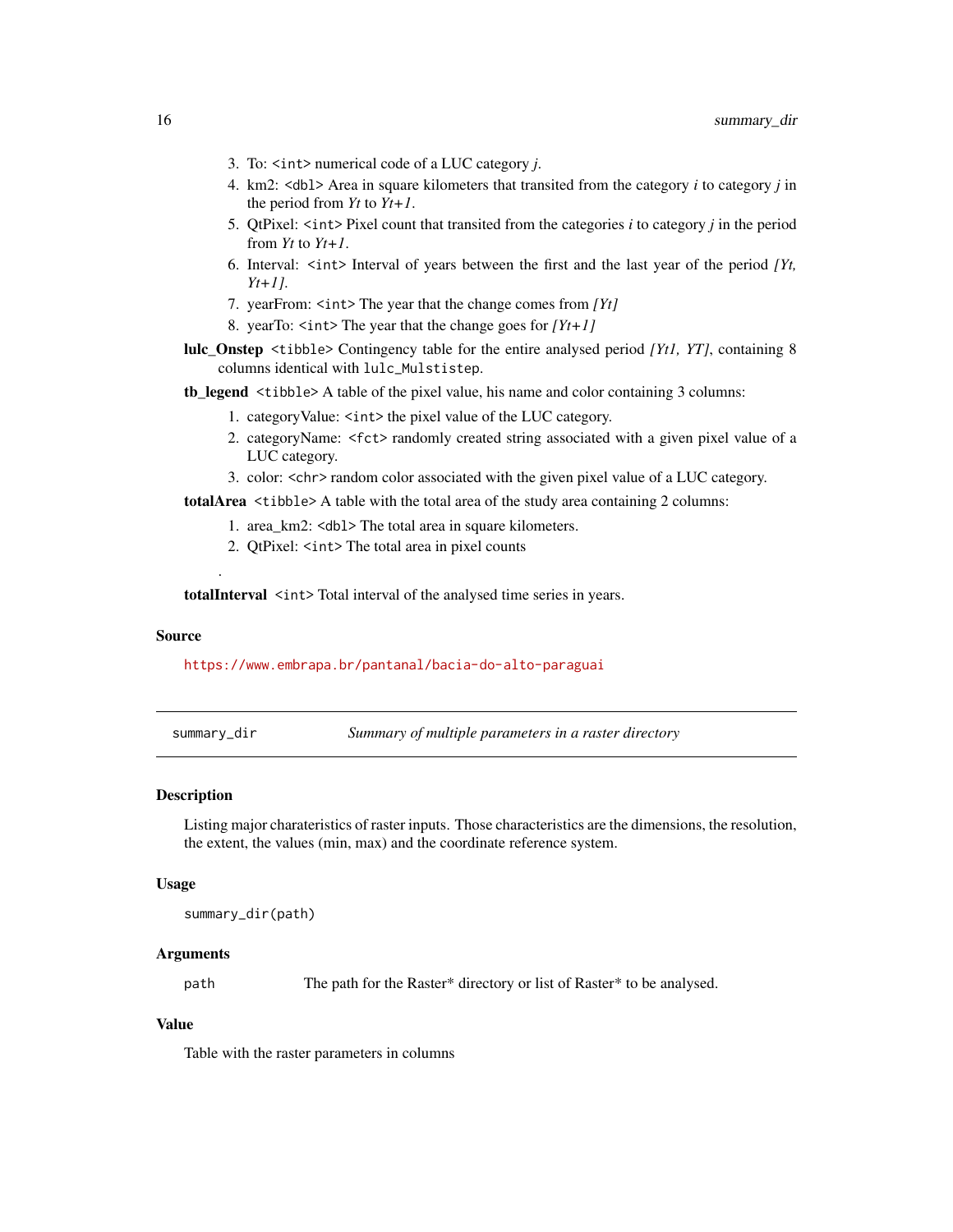#### <span id="page-16-0"></span>summary\_map 17

#### Examples

```
url <- "https://zenodo.org/record/3685230/files/SaoLourencoBasin.rda?download=1"
temp <- tempfile()
download.file(url, temp, mode = "wb") # downloading the SaoLourencoBasin dataset
load(temp)
# the acc_changes() function, with the SaoLourencoBasin dataset
summary_dir(raster::unstack(SaoLourencoBasin))
```
#### summary\_map *Quantitative summary of a unique categorical raster*

#### Description

This function presents a summary with the pixel quantity of each category present in a categorical raster.

#### Usage

```
summary_map(path)
```
#### Arguments

| path | The path for the raster to be analysed, if path is a multilayer raster only the first |
|------|---------------------------------------------------------------------------------------|
|      | RasterLayer will be analysed.                                                         |

#### Value

A table containing in columns the pixel counts for each pixel value

#### Examples

```
url <- "https://zenodo.org/record/3685230/files/SaoLourencoBasin.rda?download=1"
temp <- tempfile()
download.file(url, temp, mode = "wb") # downloading the SaoLourencoBasin dataset
load(temp)
summary_map(SaoLourencoBasin[[1]])
```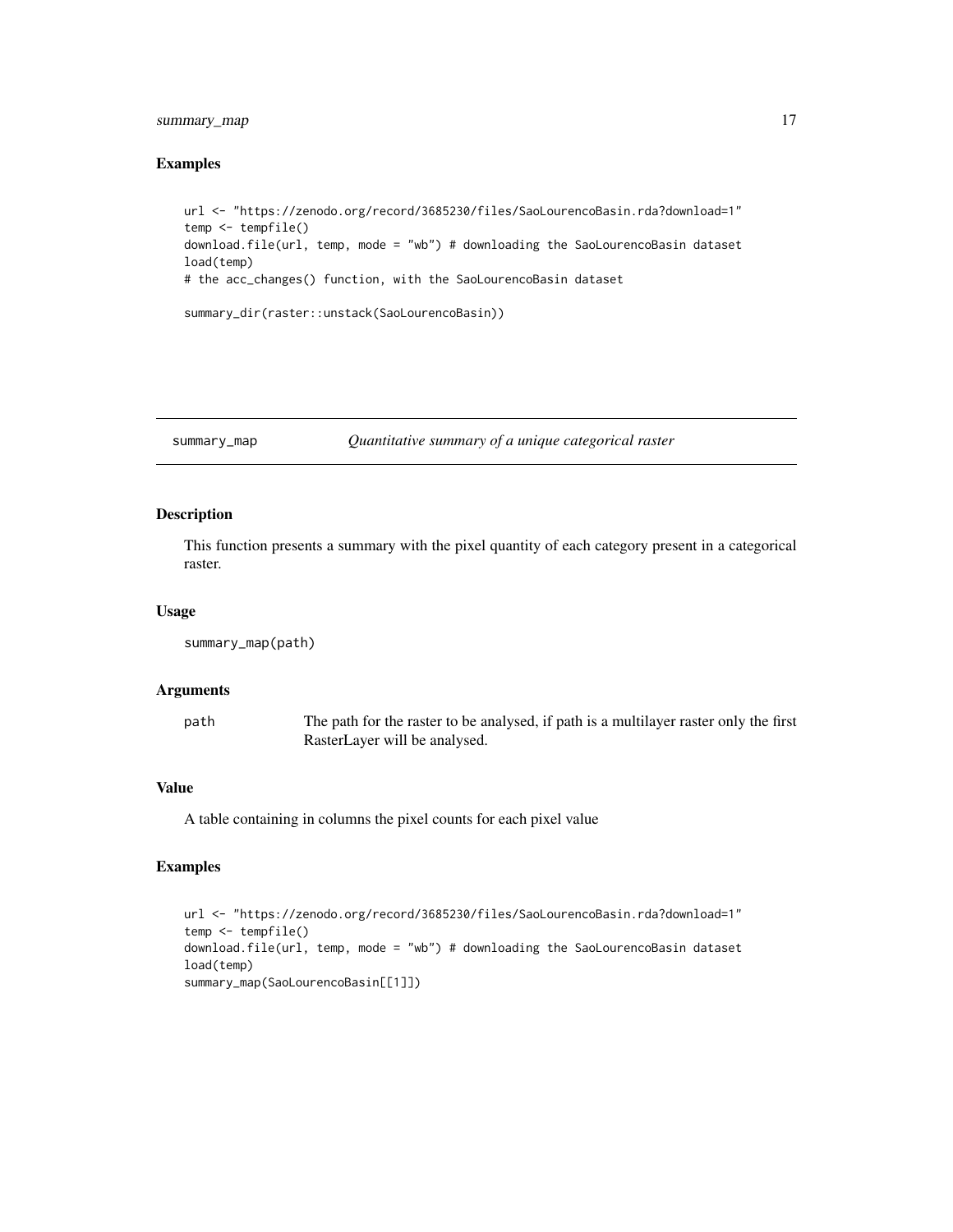#### <span id="page-17-1"></span><span id="page-17-0"></span>Description

A S4 class for the Transition level result of an Intensity analysis. Can be plotted with the plot method [plot](#page-11-1).

#### Details

The slots transitionData and transitionStationarity can receive tables for "Gain of category n" or "Loss of category m" in the following format:

- 1. Gain of category n:
	- transitionData: <tibble>. A table with 7 columns:
		- (a) Period:  $\text{Set}$ . The period *[Yt, Yt+1]*.
		- (b) From: <fct>. A category i.
		- (c) To: <fct>. The gaining category in the transition of interest *(n)*.
		- (d) Interval:  $\langle \text{int} \rangle$ . Duration of the period *[Yt, Yt+1]*.
		- (e) T\_i2n\_km2/T\_i2n\_pixel:  $\lt$ dbl>. Area with transition from category i to category n during time interval *[Yt, Yt+1]* where *i* is not equal to *n*.
		- (f) Rtin: <dbl>. Annual intensity of transition from category i to category n during time interval *[Yt, Yt+1]* where *i* is not equal to *n*.
		- (g) Wtn: <dbl>. Value of the uniform intensity of the transition to category n from all non-n categories at time Yt during time interval *[Yt, Yt+1]*.
	- transitionStationarity: <tibble>. A table containing results of a stationarity test over the gain on *category n* containing 5 columns:
		- (a) From: <fct>. The losing category in the transition of interest to the category n.
		- (b) loss: <int>. Number of times the category had losses to the category n.
		- (c) N: <int>. Total number of transitions to be considered as stationary (T).
		- (d) Stationarity: <chr>. *targeted by* or *avoided by* the category n.
		- (e) Test: <chr>. *Y* for stationarity detected and *N* when not.
- 2. Loss of category m:
	- transitionData: <tibble>. A table with 7 columns:
		- (a) Period:  $\leq$  fct>. The period *[Yt, Yt+1]*.
		- (b) To: <fct>. A category *j*.
		- (c) From: <fct>. The losing category in the transition of interest (m).
		- (d) Interval: <dbl>. Duration of the period *[Yt, Yt+1]*.
		- (e) T\_m2j\_km2/T\_m2j\_pixel: <dbl>. Area with transition from category *m* to category *j* during time interval *[Yt, Yt+1]* where *j* is not equal to *m*.
		- (f) Qtmj: <dbl>. Annual intensity of transition from category *m* to category *j* during time interval *[Yt, Yt+1]* where *j* is not equal to *m*.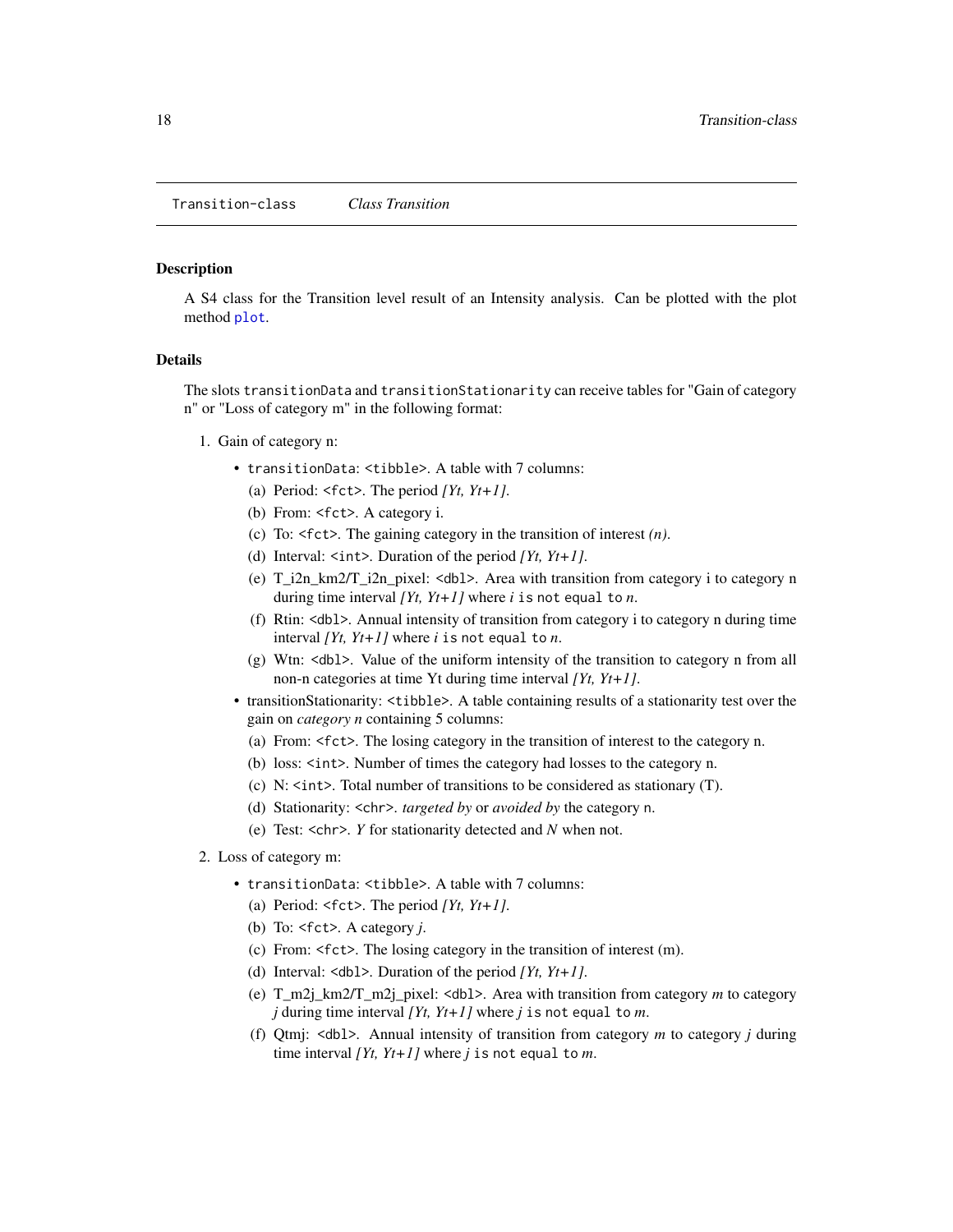#### Transition-class 19

- (g) Vtm: <dbl>. Value of the uniform intensity of the transition from category *m* to all *non-m* categories at time Y<sub>t+1</sub> during time interval *[Yt, Yt+1]*.
- transitionStationarity: <tibble>. A table containing results of a stationarity test over the loss of *category m* containing 5 columns:
	- (a) To: <fct>. The gaining category in the transition of interest from the category m.
	- (b) gain: <int>. Number of times the category had gains from the category m.
	- (c) N: <int>. Total number of transitions to be considered as stationary (T).
	- (d) Stationarity: <chr>. *targeted* or *avoided* the category m.
	- (e) Test: <chr>. *Y* for stationarity detected and *N* when not.

#### **Slots**

lookupcolor The colors (character vector) associated with the LUC legend items.

- transitionData tibble. A table of Transition level's results (gain n (*Rtin* & *Wtn*) or loss m (*Qtmj* & *Vtm*) values).
- transitionStationarity tibble. A table containing results of a stationarity test. A change is considered stationary only if the intensities for all time intervals reside on one side of the uniform intensity, i.e are smaller or bigger than the uniform rate over the whole period.